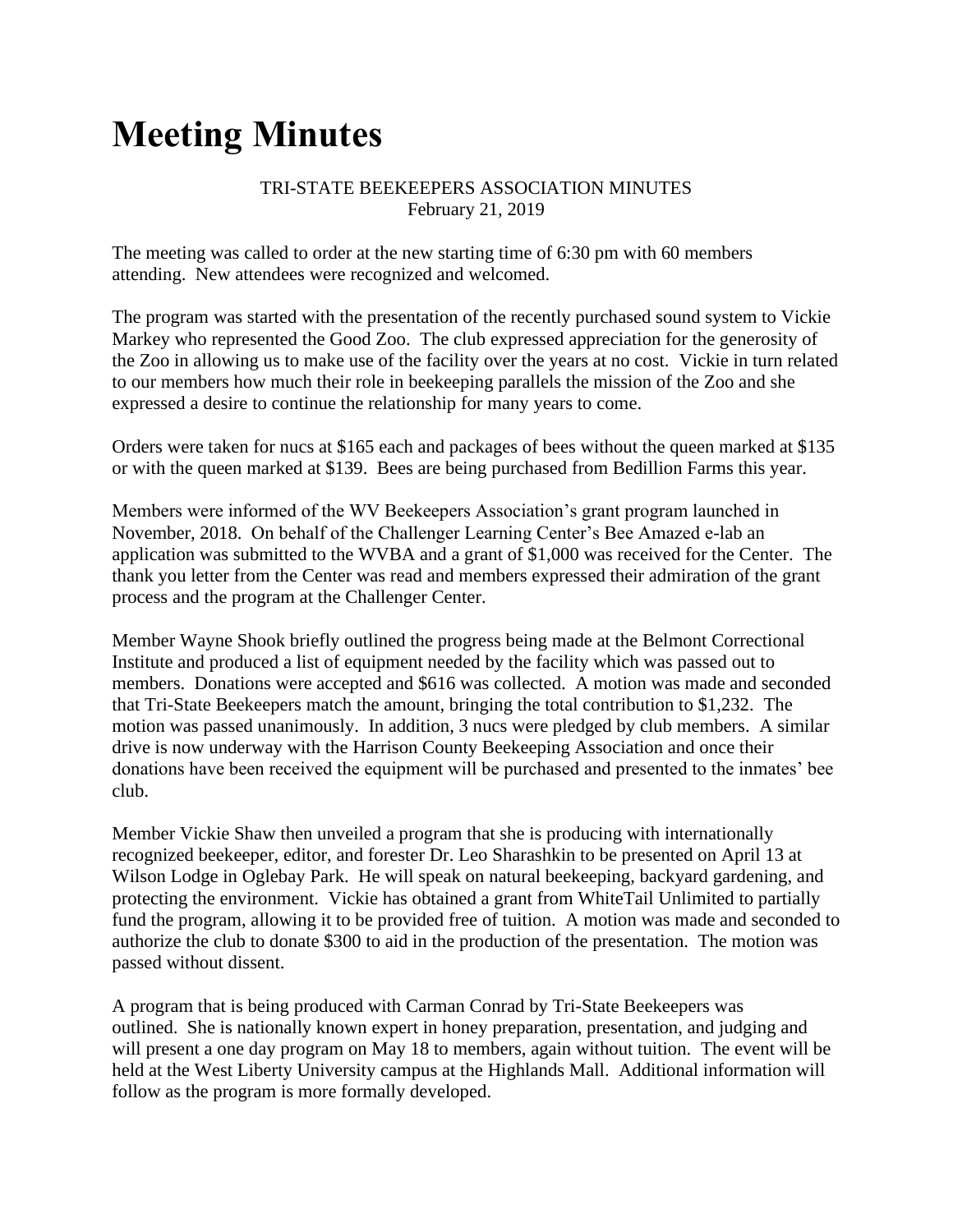Club members were informed that we now have 31 registered for the novice program to begin Tuesday, February 26. John Grafton will again be assisting us in the presentation.

The 2019 spring schedule was unveiled and numerous events were pointed out. Members were informed that we will be hosting an open hive demonstration with John Brannon, the newly appointed WVDA bee inspector assigned to our region. It will be held at the Good Zoo on June 1, 2019.

The evening was concluded with a presentation from Dr. Greg Polsinelli on the mechanism for differentiating between the queen and worker bees. He described research that he has done in identifying the importance of the basic elements potassium, sodium, and zinc, needed in very specific amounts in the royal jelly to produce healthy and fertile queens.

The program was concluded with a social hour and the meeting adjourned at 9:30 pm.

# TRI-STATE BEEKEEPERS ASSOCIATION MINUTES March 22, 2019

The meeting was called to order in the theater of the Good Zoo for the first time. With 57 members attending we have outgrown the original meeting room and the Zoo management has graciously allowed us to use the theater. New attendees were recognized and welcomed.

Members were informed that the ordered packages of bees would arrive on March 27 and could be picked up at Steve's house after 5:00 pm on that date.

Next we received an update on the Belmont Correctional Facility Bee Club. \$616 was donated at the February meeting with matching pledges of \$616. In addition, 3 nucs valued at \$165 each were donated bringing the combined value to \$1,727. Similar amounts were pledged by the Harrison County Bee Club. Arrangements are now being made to purchase the requested equipment and books.

The program to be presented by Vickie Shaw and the sponsorship of White Tails Unlimited was again described and a check for \$300 that was pledged by Tri-State Beekeepers will be delivered to her at the program on April 13. Members were strongly encouraged to attend the day with Dr. Leonid Sharashkin at Wilson Lodge in Oglebay Park. Reservations can be made by contacting Vickie at [vckshaw134@gmail.com.](mailto:vckshaw134@gmail.com)

The program presented by Tri-State Beekeepers on May 18 with Carman Conrad speaking on honey preparation for competition and the judging of honey in competition was again outlined. Reservation can be made by contacting Steve at [sroth29201@comcast.net.](mailto:sroth29201@comcast.net) The program is being presented at no cost to members in an attempt to revive enthusiasm in honey competition in advance of the Ohio County Fair and the honey contest.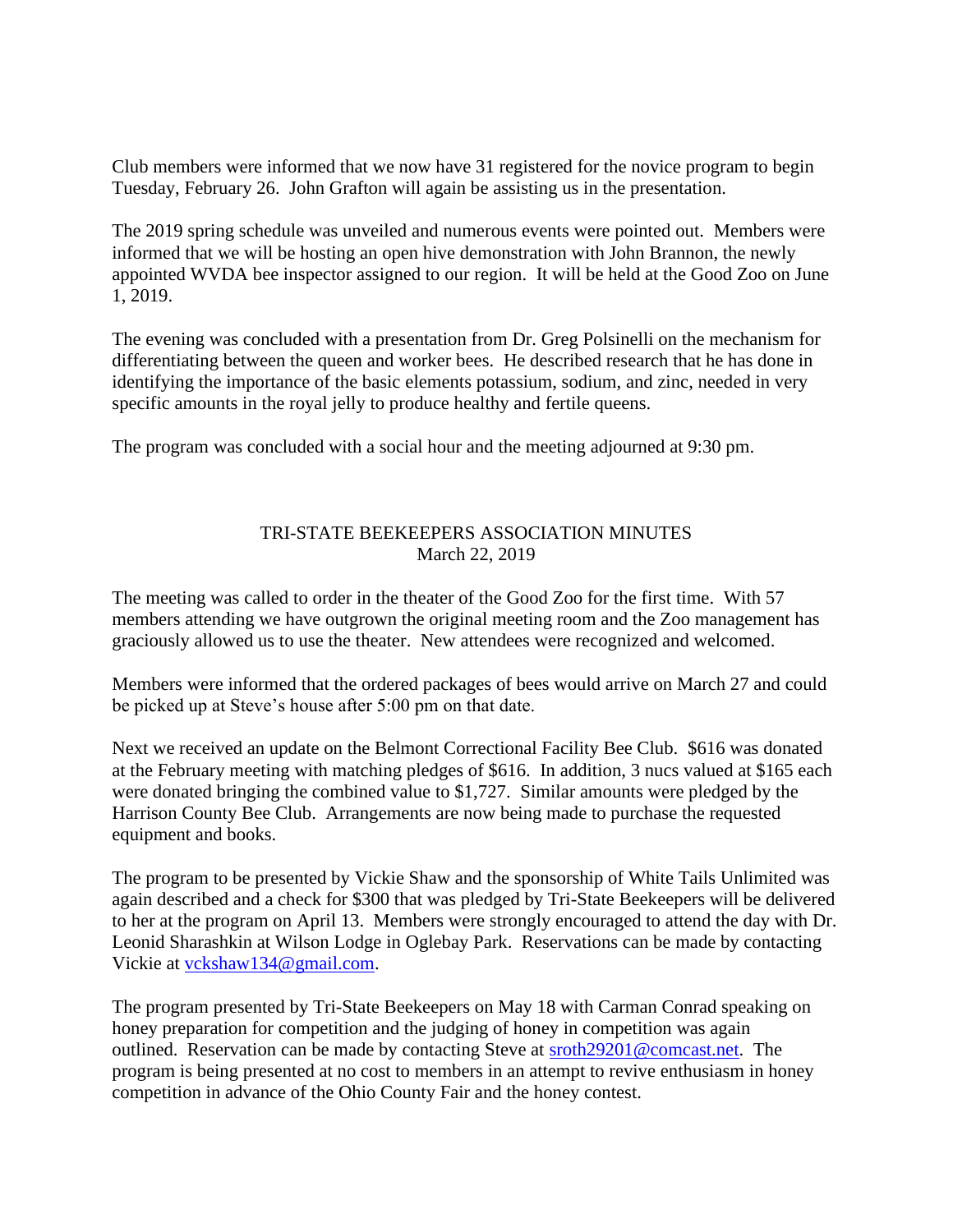Updates regarding the novice program were given with 29 participants. Club members were encouraged to share experiences and management philosophies with the new beekeepers. Many of them will be receiving their first colonies on March 27 and much excitement filled the air.

A request for the 2019 swarm list was made. Members were reminded to register their apiaries. Those registered in 2018 will receive a reminder from the WV Dept. of Agriculture in May or June. Presently the Department is in transition and a qualified inspector is not presently available for an open hive day. As a result, none will be scheduled for this year, hoping to resume in 2020.

The club's remaining 2019 schedule was reviewed and members were referred to the website for a complete listing.

The speaker for the evening was Mark Bedillion of Bedillion Farms. Mark simply fielded questions for over 1½ hours on his management techniques. Following his visit several members asked that we have him back as a guest for his information was found to be invaluable.

The program was followed by a social and the meeting was concluded at 9:00 pm.

# TRI-STATE BEEKEEPERS ASSOCIATION MINUTES April 18, 2019

The meeting was called to order in the theater of the Good with 36 members attending. New attendees were recognized and welcomed.

Members were reminded to pay dues and membership cards for those already paying were made available.

Updating the Belmont Correctional Facility program, members were informed that by partnering with the Harrison County Bee Club we were able to deliver over \$3400 in beekeeping equipment and colonies. A program is being planned in which we can enter the facility as a club and meet the inmates and view their apiary.

Recognition was given to members Vickie and Jeff Shaw for their contribution to beekeeping in bringing Dr. Leonid Sharashkin to Wheeling for a presentation attended by 65 individuals. A special expression of gratitude was extended to Whitetails Unlimited for their generosity in sponsoring the program.

Members were urged to sign up for the Carmen Conrad program on May 18 presenting a course on honey preparation and judging for honey competition.

The remaining schedule for the spring session was outlined and members were referred to the website schedule for a complete listing of coming events. Members were surveyed for speakers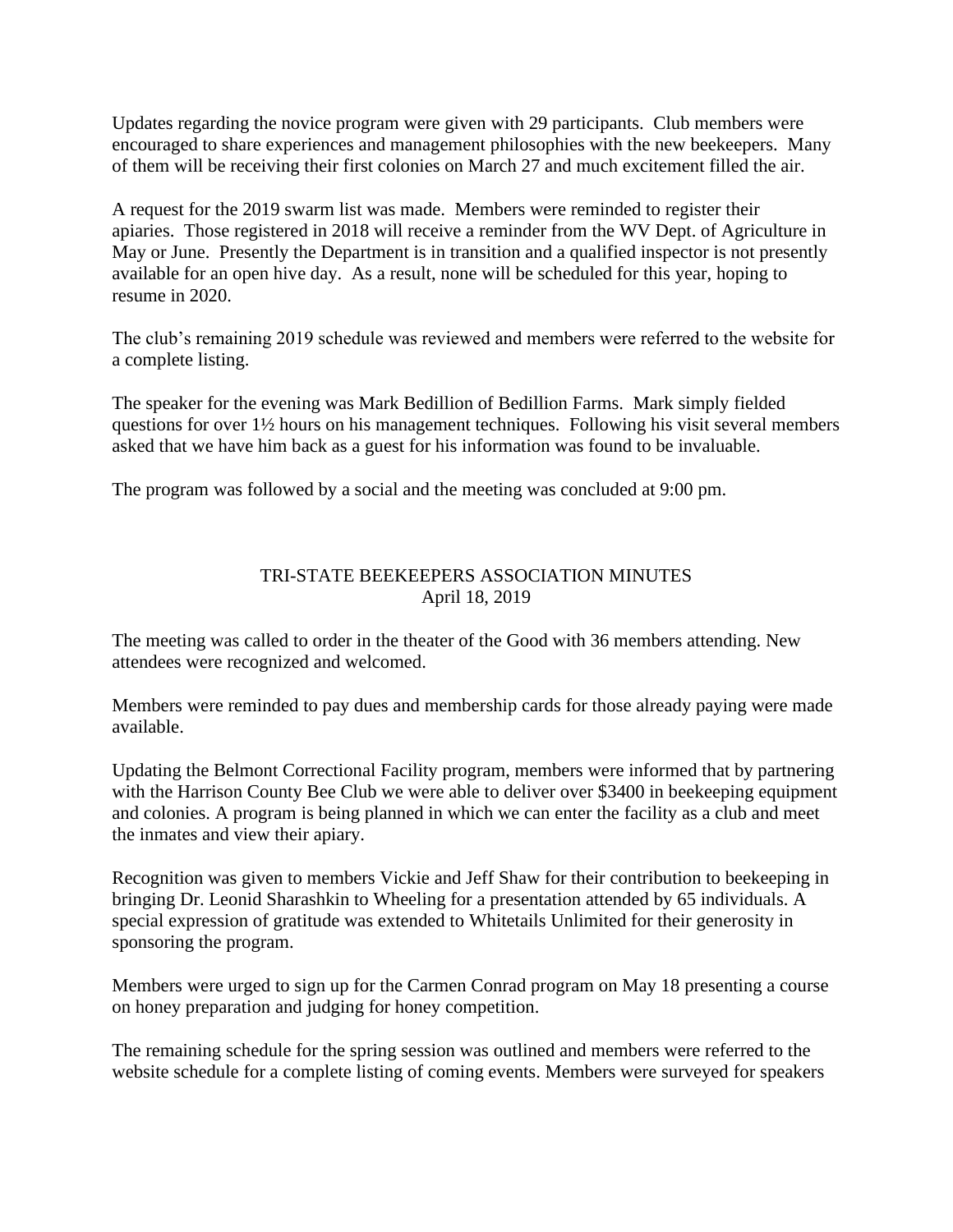in the fall series and an overwhelming request was made to ask Mark Bedillion to return for another question and answer session.

The guest speaker was Denise Ellsworth who gave a presentation of flowering plants pollinated by honey bees and suggestions for plantings that would attract and sustain the bee. Members responded with numerous questions and following our traditional social hour the meeting was concluded at 8:45 pm.

#### TRI-STATE BEEKEEPERS ASSOCIATION MINUTES May 16, 2019

The meeting was called to order in the theater of the Good Zoo with 40 members attending. New attendees were recognized and welcomed.

Members were informed that nucs will be arriving on Tuesday or Wednesday of next week. Notice will be sent to those with orders once a firm date has been established.

Member Wayne Shook gave an update on the progress of the Belmont Correctional Institute's bee club. All equipment that was donated has been delivered and the members are now constructing the wooden ware. Currently they have three active hives and are awaiting delivery of the three nucs that have been pledged. A formal program of appreciation is being planned by Institute members.

Plans for the program presented by Carmen Conrad on honey preparation and production, scheduled for Saturday, May 18 were reviewed. Currently 17 individuals have signed up and one last request for additional registrants was made.

Members were reminded to register their apiaries and were told that forms were mailed out by the WV Department of Agriculture earlier this week. We were also informed that the recent session of the WV legislature passed a law to authorize the creation of license plates recognizing beekeepers. We were told that the plates would not be available for 1-2 years. We will continue to track the progress.

Member Ralph Seward was recognized as the WV Beekeepers Association's new Webmaster and Kathi Hinkley-Vaughn as the new Membership Secretary. Both were thanked for their commitment and willingness to become involved.

A request was made for topics to be explored in coming meetings and several suggestions were made. The president expressed his gratitude for the input in defining the focus of the club in coming months. Members were reminded of the club picnic scheduled for Wednesday, August 14 at the Bethlehem Community Park and announcements will be mailed as the date approaches.

With no new business identified we turned to Bob Hooker for the presentation of the evening on Hobbyist Queen Rearing as produced by the Ohio State Beekeepers Association. Members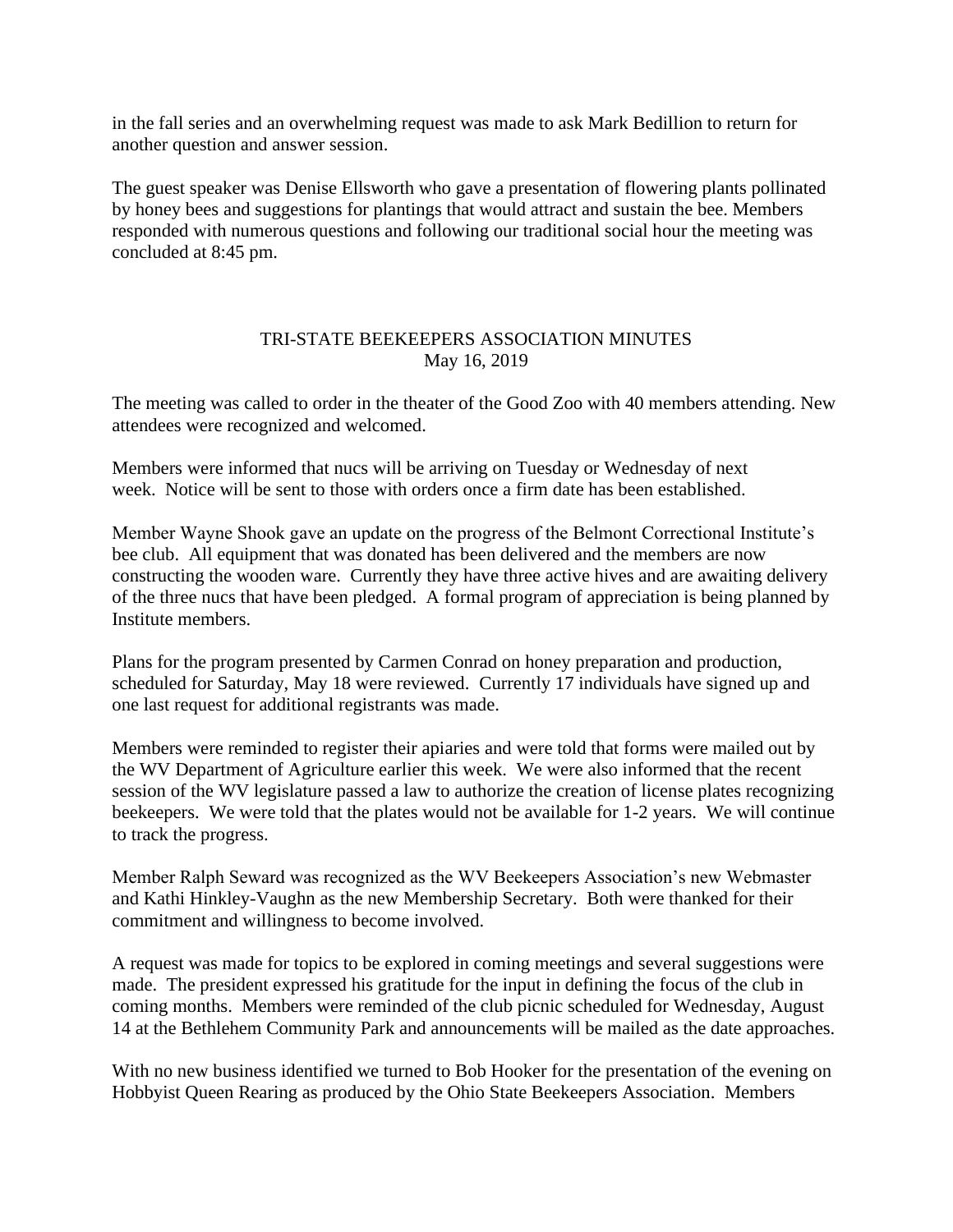greatly enjoyed his basic approach to queen rearing and the evening was concluded at 8:45 following the social.

### TRI-STATE BEEKEEPERS ASSOCIATION MINUTES October 17, 2019

The meeting was called to order in the classroom of the Good Zoo with 35 members attending. New attendees were recognized and welcomed.

Members were informed that President Steve Roth would like to delegate some of the roles that he had assumed over the years. A request was made for someone to be responsible for setting up the room for the meetings and Chris Druschel volunteered to take on the role. In a similar way, Mary and Ed Mowrer agreed to be responsible for refreshments at the meetings. A request was made for someone to arrange the open hive demonstration in May, to manage the extractor loan system, or to assist in developing topics for meetings. No one stepped up to volunteer.

However, several more topics were suggested for future meetings including short videos submitted by members on how to light a smoker, how to examine a hive, feeding techniques, and a description of any homemade devices. Members requested programs to cover basic management topics such as disease and parasite identification and treatment. Also it was requested that a suggestion box be placed in the meeting room for additional topics to be identified.

A letter was read from the WV Extension Service detailing the 4-H Youth Development program and a request for assistance. Members voted to send a id="mce\_marker"00 contribution to the program and Treasurer John Welty was directed to issue the check.

Members were informed of the generosity being extended to us by Oglebay Park through the Good Zoo. We are given monthly access to the meeting room at no charge. To rent the room it would cost \$200 per night. We have used the site for the past 10 years on an average of 8-10 times per year and have never been charged. In recognition of the friendship extended to us, it was suggested that the Tri-State Beekeepers fund and maintain two hives in the newly developed natural plantings area of the Good Zoo and also to place a garden hive in the courtyard of the Wilson Lodge. Members agreed to fund the project and the President was directed to approach the inmates of the Belmont Correctional Facility to assist in fabricating formal hives. The project is now slated to begin early in 2020.

An invitation has been extended to club members to attend a recognition event at the Belmont Correctional Facility on December 10 at 9:15. We have been approved for 10-12 guests and more details will be available at the November meeting.

The program for the evening was presented by Attorney Paul McKay on the liability of beekeepers in a variety of situations. Members were surprised by the details in liability and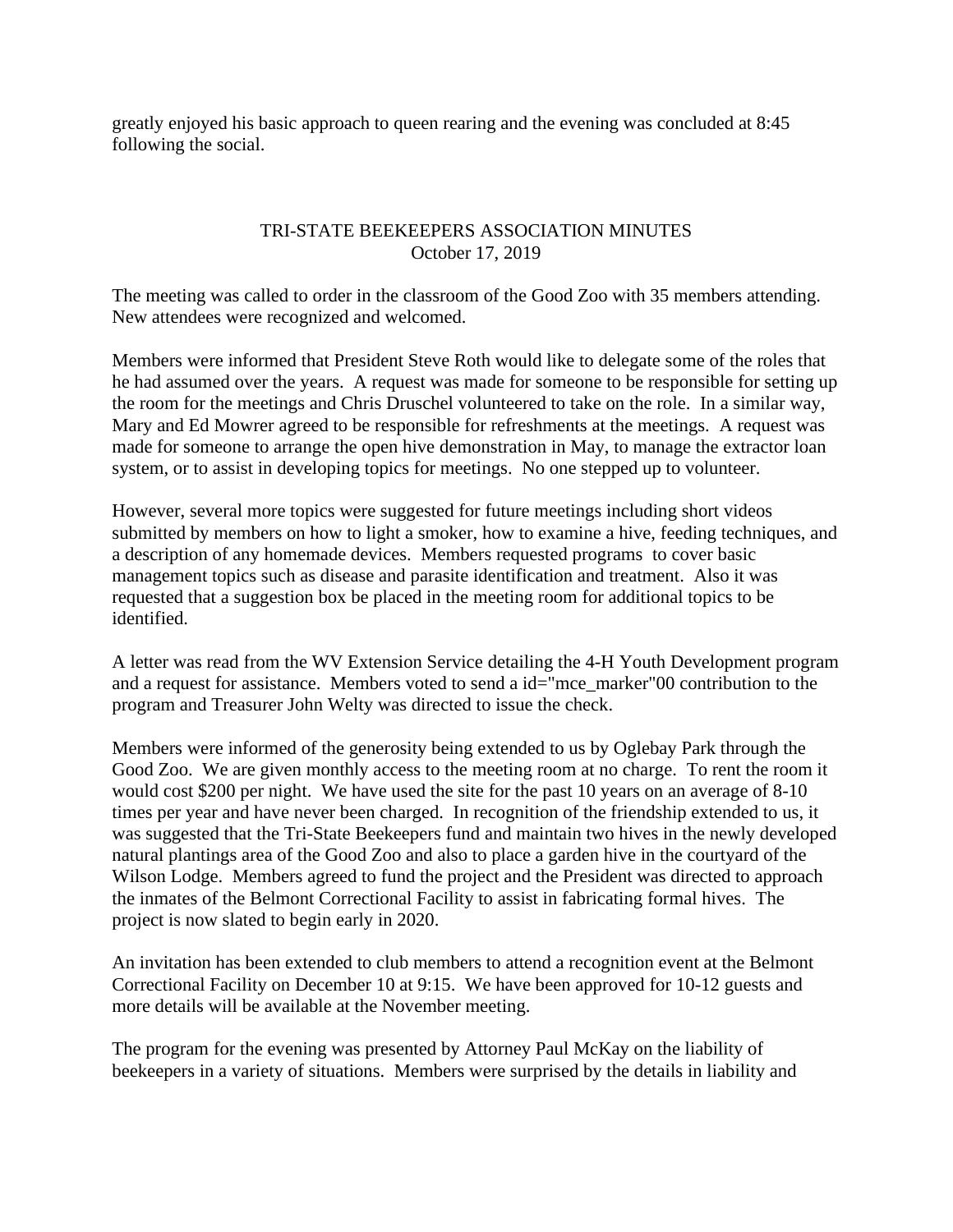appropriate beekeeping techniques to minimize exposure to litigation. A social followed his presentation and the program was adjourned at 9:00 pm.

#### TRI-STATE BEEKEEPERS ASSOCIATION MINUTES November 21, 2019

The meeting was called to order in the classroom of the Good Zoo with 32 members attending. There were no new attendees to welcome.

Members were reminded that dues for 2020 will be collected at the February 20 meeting, remaining the same at \$15/year for a regular membership, but increasing to \$90 for a lifetime membership.

Details regarding the December 10 visit to the Belmont Correctional Facility were outlined. We will be meeting in the main lobby of the facility at 9:00 am with the program starting at 9:15 and lasting until 10:30. Anyone interested in attending must contact Steve by Friday, November 29 to be included.

Information for the novice program was given and registration will open on the website on January 1. Dates will be finalized once arrangements for the delivery of bees have been confirmed.

We will again be obtaining bees from Bedillion Farms. Packages will be \$135 plus \$4 if you want the queen marked. They will be available on March 31. Nucs will be \$165 and available between mid-May and early June, depending on the weather. Orders must be placed with Steve by January 31.

Member Wayne Shook showcased sample hive bodies that were painted by inmates at the prison. As voted on at the October meeting, as a club we will purchase equipment to construct and decorate one hive for the Wilson Lodge courtyard and two for the Good Zoo display in appreciation for the use of the meeting room at the Zoo.

Upcoming seminars were described with members informed of the Honey Bee Expo in Parkersburg on January 25, 2020 and the WVBA Spring Conference in Elkins on March 20- 21. Details were be forwarded when available.

Member Mary Mowrer has assumed responsibility for refreshments at the monthly meetings and circulated a sign-up sheet for members to volunteer to bring items to specific meetings. Many thanks to Mary and Ed for taking on this role.

Upcoming speakers for the 2020 meetings were revealed. Our own Bob Hooker will be speaking on Nutrition of the Colony at the February 20 meeting and Wade Stiltner will present at the March 19 meeting, speaking on the Identification and Management of Diseases and Parasites. Members were reminded of our policy in case of inclement weather. If Wheeling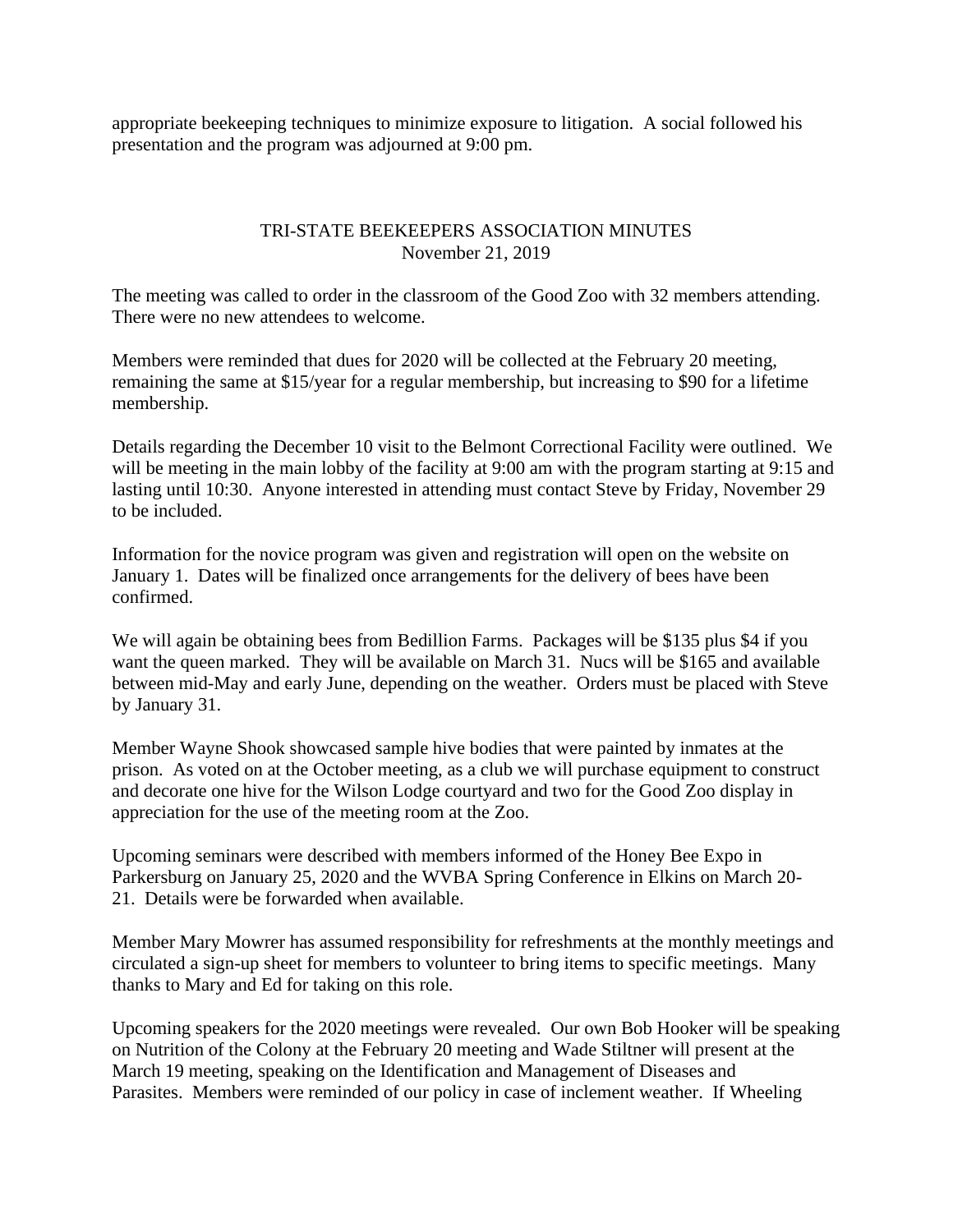Park High School is cancelled or has early dismissal, we will cancel the meeting. Members were advised to watch the website and their email if in doubt.

The speaker for the evening was Mark Bedillion outlining his management practices, suggestions for successful survival of the colony and giving us some insight to the pollination business. Members were able to walk away with much valuable information.

Following a short social the program was concluded at 9:00 pm.

### TRI-STATE BEEKEEPERS ASSOCIATION MINUTES February 20, 2020

The meeting was called to order in the classroom of the Good Zoo with 22 members and guests attending. New attendees were welcomed.

Members were reminded that dues for 2020 will be collected at this meeting, remaining the same at \$15/year for a regular membership, but increasing to \$90 for a lifetime membership.

Details of the recent celebration with the members of the Belmont Correctional Bee Club were outlined. At the event, Tri-State Beekeepers and Harrison County Beekeepers were both presented with checks of \$1000 as an expression of their gratitude for our support of their program. Our use of the money in providing hives for the Good Zoo display and the welcome hive in Wilson Lodge was discussed. Inmates are fabricating the hives and we hope to have them completed in time for a formal presentation to Oglebay at our March meeting. In addition, the expenditure of \$280.23 for the purchase of additional textbooks for the inmates was described.

Orders for nucs and packages were finalized and we expect delivery of the packages on March 31 and the nucs in late May or early June.

John Welty gave a treasurer's report defining both income and expenses for the 2019 year.

The 2020 novice class began on Tuesday, February 18 with 29 participants enrolled.

The reconstruction of the website was outlined and an expression of gratitude was extended to members Ralph Seward and John Welty was voiced. While the appearance of the site is still not complete, the content is up to date. A request for assistance from any members experienced in website design was made.

We had hoped to present the award won by member Lyndsey Phillips from the Ohio State Beekeepers Association in competing in the 4-H Scholarship Program at the February meeting, but due to illness, the event was postponed until the March 19 meeting.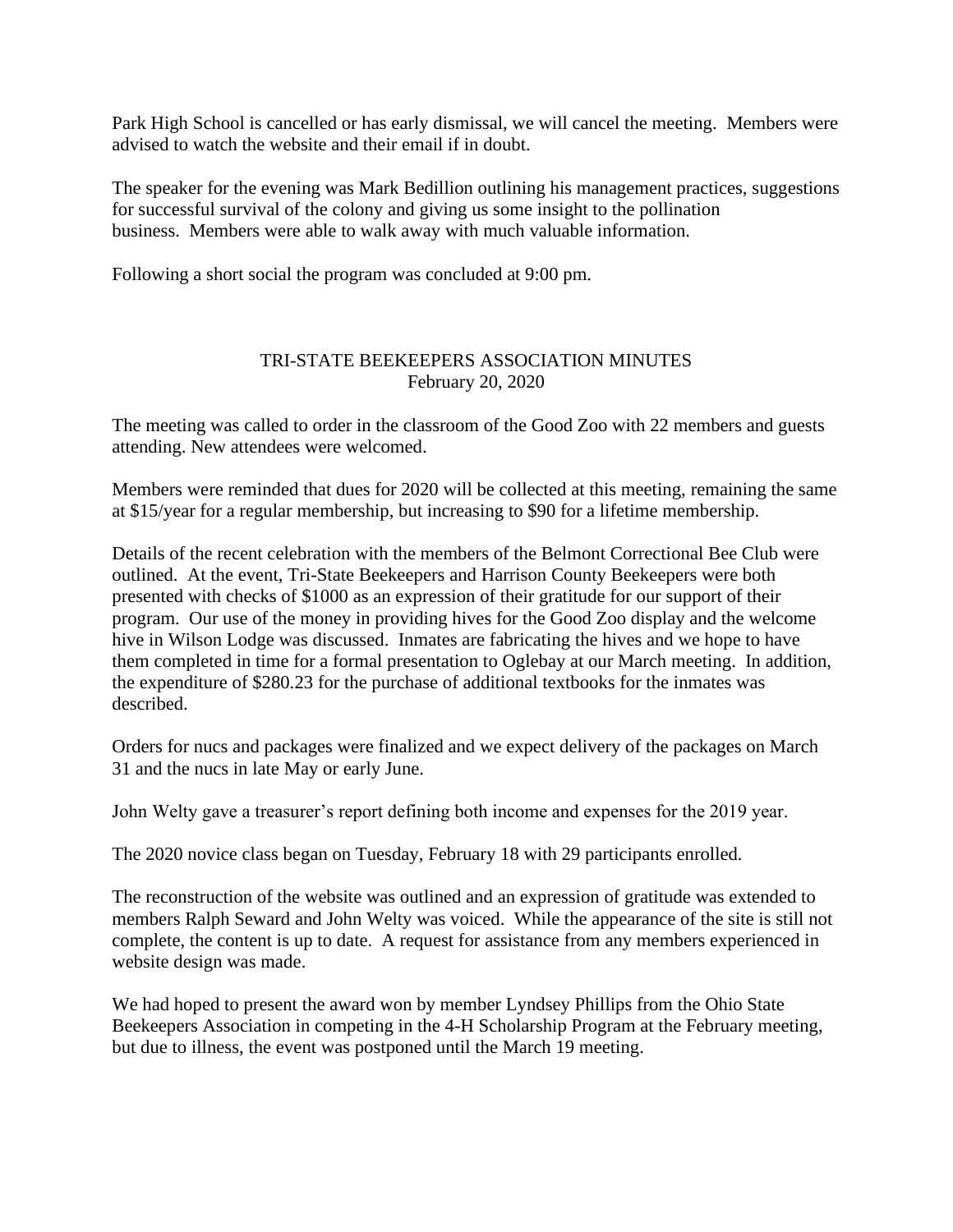Members were told of the hiring of Shanda King as the full time WV Dept. of Agriculture Chief Apiary Inspector. We hope to have Shanda as a speaker at one of our fall meetings.

The 2020 Beekeeping Calendar designed by John Welty was unveiled as well as the 2020 Calendar of Tri-State Beekeepers events were unveiled. Both documents are available on the website [www.tristatebeekeepers.com.](http://www.tristatebeekeepers.com/)

Our speaker for the evening was long time friend Bob Hooker. It was with mixed emotion that Bob was introduced for he is moving to the Columbus area and may longer be a regular as our guest. Bob spoke on Honey Bee Nutrition and the presentation as very well received by members.

A social followed with the meeting adjourning at 9:00 pm.

# TRI-STATE BEEKEEPERS ASSOCIATION MINUTES April 15, 2021

The meeting was called to order in the theater of the Good Zoo building with in attendance. Several new members were recognized and all were welcomed back, not having met as a group since November of 2019.

A treasurer's report was given by John Welty and all were encouraged to pay the 2021 dues. We will use the roster of active members to refine our mailing list which now numbers over 100 recipients. The May 20 meeting will be the cut-off date

Potential formats for coming meetings were explored. Members were offered presentations from nationally known speakers via Zoom presentations. The use of local talent to focus on basic beekeeping techniques to improve colony survival rates was also discussed. A vote was taken and members chose to focus on management techniques with local talent for now, using national speakers on occasion.

The progress at the Belmont Correctional Facility was reviewed by a brief presentation from member Wayne Shook including a review of our past gifts to the inmates and in return the projects completed for us by the inmates including the Oglebay hives. We were given a list of further prison needs, submitted by their coordinator, Will May. A discussion followed with members expressing the pros and cons of continued giving. A motion was made to have the Tri-State Beekeepers match individual donations up to \$250 to provide the requested items (see attached list). The motion was overwhelmingly passed.

Volunteers for the 2021 swarm list were requested. We were informed that Bedillion Farms continue to have nucs available. A list of beekeeping items offered for sale by a local beekeeper leaving the hobby was offered with contact information.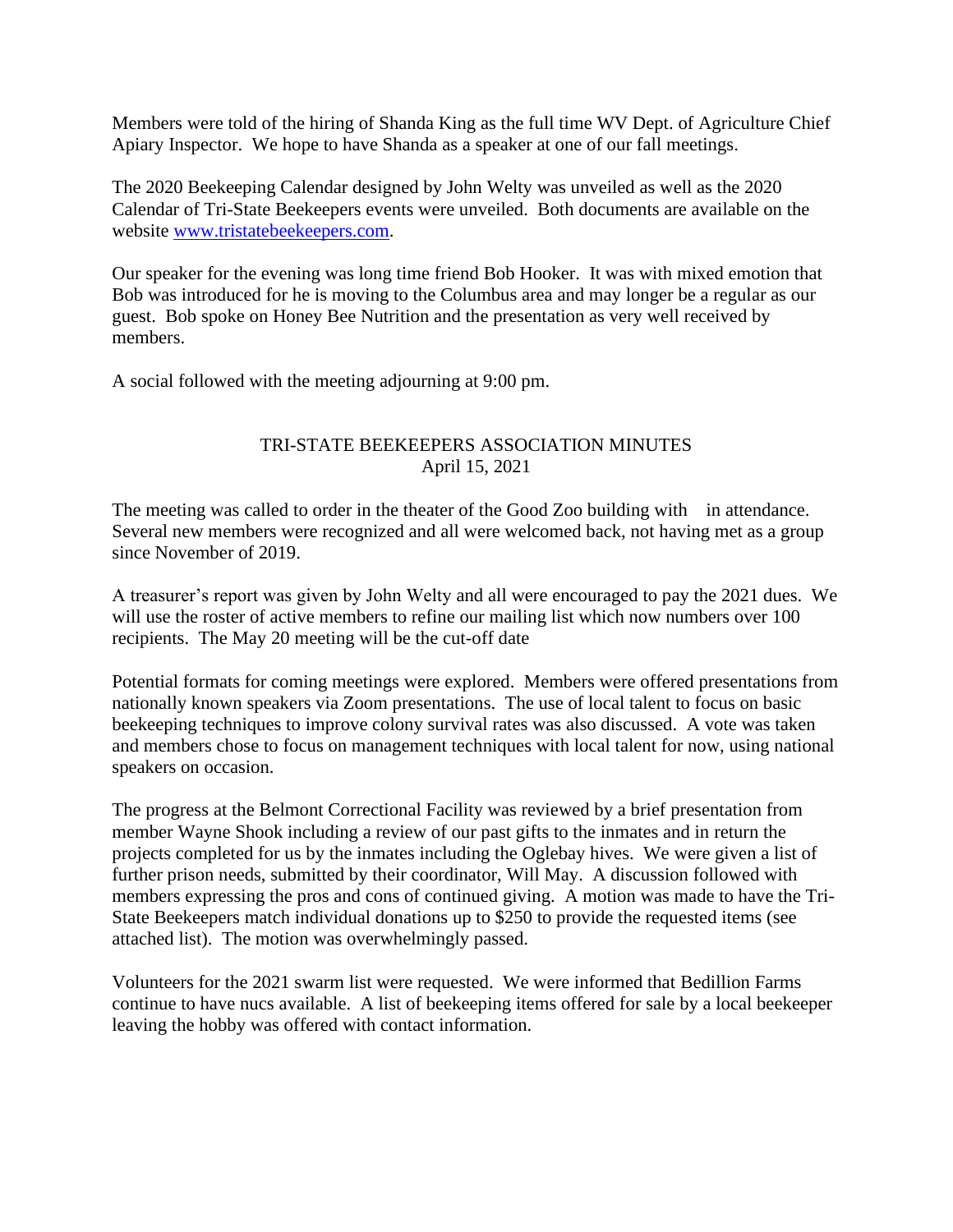Coming events were outlined including the May 20 presentation by the new Chief Apiary Inspector, Shanda King, on Nucs and Splits. The annual club picnic will be held at the Bethlehem Community Park on Thursday, August 19.

The presentation for the evening was given by Steve Roth on Swarms and Swarm Prevention. Following a well attended social after the presentation, the meeting was adjourned.

#### TRI-STATE BEEKEEPERS ASSOCIATION MINUTES May 15, 2021

The meeting was called to order at 6:30 pm by President Steve Roth. New members were recognized and welcomed.

Attendees were offered a final opportunity to join the Tri-State Beekeepers. Following this meeting, as planned, our mailing list will be reduced to members only as we have acquired several individuals who are no longer interested in beekeeping and are still receiving our notices.

An update on the Belmont Correctional Institute was given and members were informed that the equipment for the prison had been ordered and was scheduled for pick-up on Thursday, May 27. Items included 30 deep frames, pins to secure wax foundation, a size small, veiled jacket, Apivar, a smoker, lids for honey bottles, and 20 Penn State *Beekeeping Basics* text books. 2 nucs were already delivered. As planned at the April meeting, donations were offered by members to pay for the equipment and \$185 was collected.

Also discussed at the April meeting was an outline for the lectures to be presented at the fall meetings. Members were given the option of searching for nationally known speakers to appear on Zoom lectures or to pursue topics on basic beekeeping presented by club members. Members opted to use topics of basic beekeeping to reinforce necessary skills. As a result, such an agenda will be developed for the lectures September through November. Volunteers were asked to help in the presentations.

To give those members with very little or no beekeeping experience the opportunity to tour the inside of a hive, an open hive demonstration will be given on Saturday afternoon, June 12 at the Zoo. Those interested were asked to sign up in advance. A more detailed session will be presented later in the summer.

The date for the summer picnic was set for Thursday evening, August 19. A notice will be sent out in advance.

Following the business meeting a presentation on Nucs and Splits by Shanda King, the Chief WV Apiary Inspector. A social followed her program and the meeting was concluded.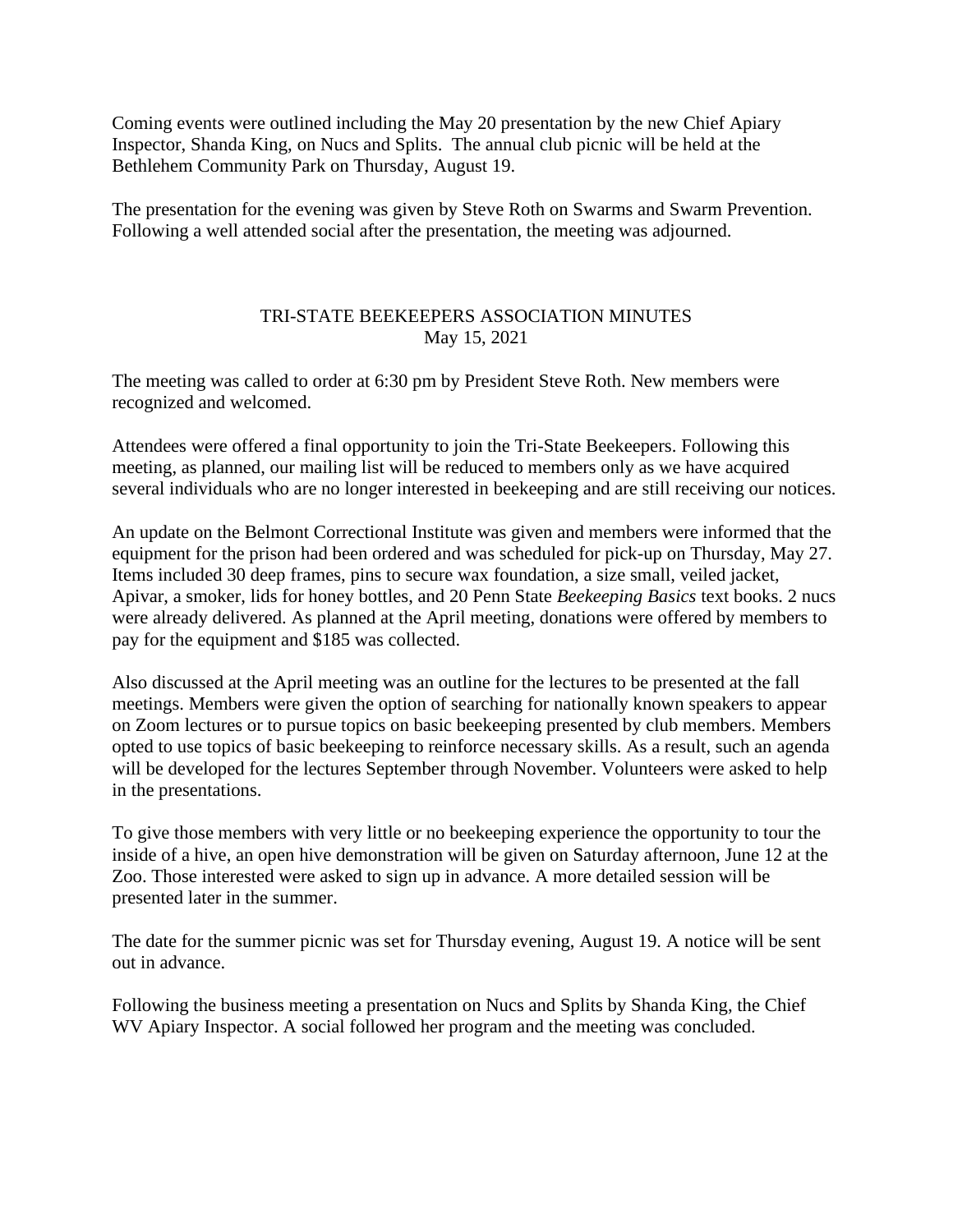#### TRI-STAQTE BEEKEEPERS ASSOCIATION MINUTES October 21, 2021

The meeting was called to order at 6:30 pm by President Steve Roth with 25 members in attendance. There were no new members at the meeting.

A discussion about obtaining fondant as a club followed and members were informed of the Thompson & Son Bakery Supplies in Dillonvale. If 10 members were interested, the 50-pound packages would be obtained. Candy boards as a alternative was discussed and more was to follow in the presenters portion.

The proposed novice beekeeping program for 2022 was discussed. The tentative dates ate February 22 – March 29, with no classes on 3/15 as WVNCC is on spring break that week. By starting early in the year, we will be able to conclude with the open hive demonstration as packages are obtained from Bedillion Farms at that time. Northern was approached to house the classes, but we were told that no reservations were being taken at this point in view of the Covid situation. We were instructed to call in December to schedule. Because we were unable to hold the program last year, we anticipate a larger number of registrants and may consider conducting two sections. Club members were asked to assist as speakers. Registrations will open on January 1, 2022.

Members were informed that we will not be obtaining nucs as a group due to the small number of orders last year.

Member Chris Dreschel offered to conduct a four-hour class on first aid pertinent to beekeeping and include CPR certification. The program will be held on Saturday, February19 at the Good Zoo from 9:00 am  $-1$  pm. A box lunch will be provided. There will by a \$25 fee for the CPR certification, but Chris would not ask for a stipend and lunch would be at no charge. Reservations will be taken in January with a limit of 25.

The November program will include a presentation by John Welty on the Good, the Bad, and the Ugly websites on beekeeping that exist.

The speaker for tonight is member Rick Johnston speaking on Late Winter and Early Spring Management. Following his talk, the customary social followed and finally at b10:00 pm members were ushered out.

# TRI-STATE BEEKEEPERS ASSOCIATION MINUTES Minutes November 18, 2021

The meeting was called to order at 6:30 pm by President Steve Roth with twenty-seven members in attendance. There were no new members at the meeting.

Activity of the West Virginia Beekeepers Association were discussed, pointing out to members the benefits of their state membership. The 2021 Fall Conference was held on November 13,